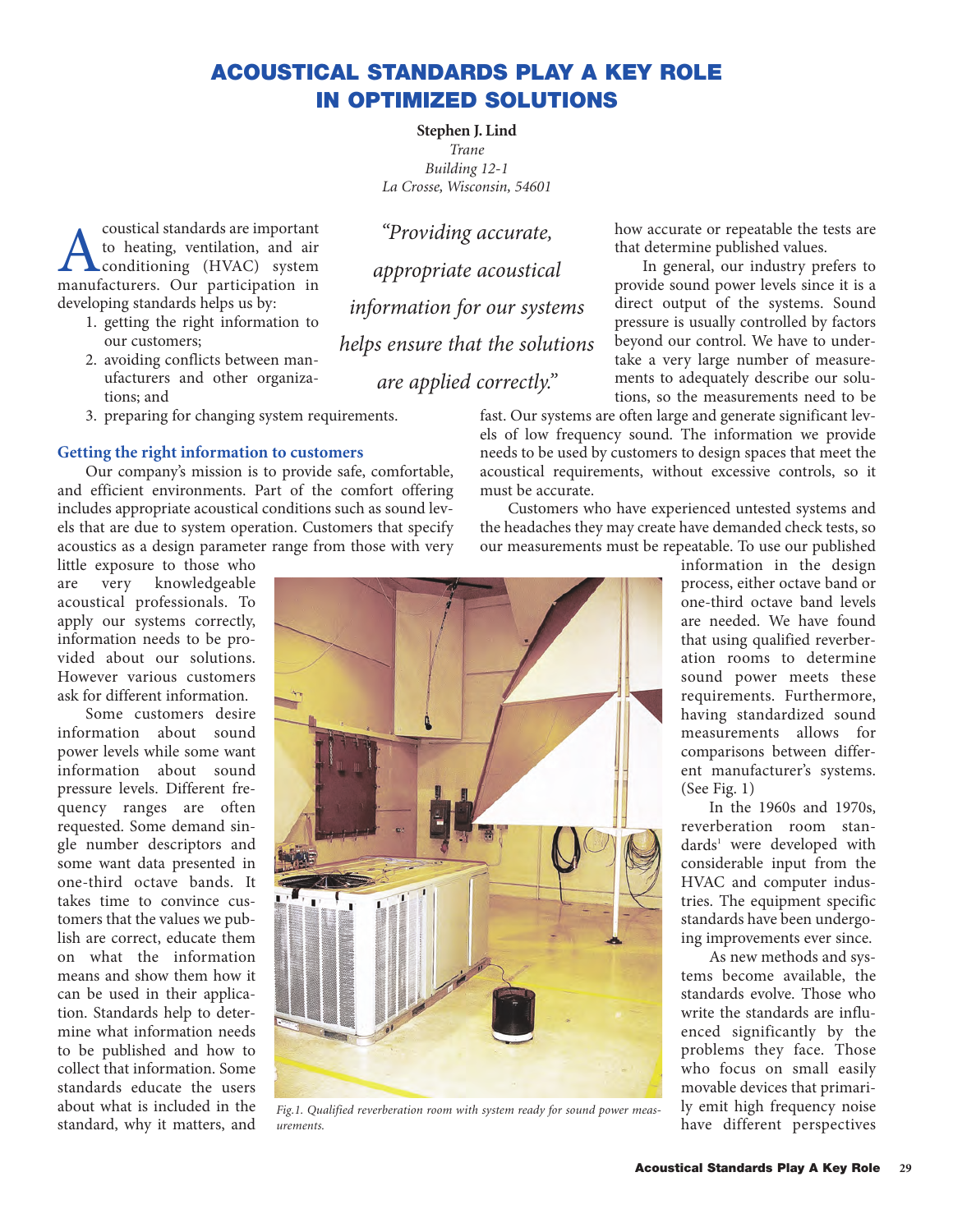than those with large systems that cannot easily be moved and generate low frequency sound.

During the 1980s and 1990s, the HVAC industry focused on system specific standards through the Air Conditioning, Heating, and Refrigeration Institute (AHRI), and reduced our activities at the Acoustical Society of America (ASA) and at the International Standards Organization (ISO). Thus, the base sound power standards moved away from addressing our needs.

Those present at the ASA or ISO standards activities often worked on computers or small appliances and tools that have different constraints and attributes. AHRI is currently working with the S12 Noise standards committee to create a new reverberation room standard that addresses the concerns and needs of HVAC manufacturers. We are spending more time now because we neglected this group for too long.

## **Avoiding conflict**

During the 1990s the importance of acoustics of classrooms received much attention within the acoustical community. (See Fig. 2) Research was started or expanded, working groups were formed, and a standard was written to determine the requirements regarding acoustics of classrooms.<sup>2</sup> The HVAC industry was not actively involved. We were on the working group mailing lists; however, the effort did not get the attention it needed and we were surprised when the standard neared completion.

The result was a negative reaction to the big changes in requirements. Had we been active, we would have been aware and ready for the changes, and we would have understood why they were needed. The reaction resulted in hard feelings and mistrust between the HVAC industry and many in the acoustics community. There was significant time and money spent by both sides to defend their respective positions.

In 2009 and 2010, the standard was revised.<sup>3</sup> This time,



*Fig. 2. Classroom background sound levels are significantly affected by heating, ventilation and air conditioning systems.* 

the HVAC industry was actively involved (working group cochairs: Stephen Lind and Paul Schomer). We were able to bring the people involved together to understand better why the standard was important. Many people in the HVAC industry were educated on the requirements and the reasons behind them and subsequently moved from being opposed to the standard to a neutral position (with some companies strongly supporting the standard). The cost in time, dollars, and goodwill was much lower because of the collaboration.

## **Preparing for changing system requirements**

Being involved early in the standards development process, such as seen in the classroom acoustics standard, helps everyone to be aware of what will be required. The standards often take multiple years to write, so being involved early provides time to adjust internal procedures about how to make measurements and calculations. The standards indicate what information to publish, so that system marketing materials can be organized and ready when the requirements take effect.

Knowing that a classroom will be required to meet a 35 decibel level allows us to guide customers on using our systems to meet the goal. It also gives a design goal for systems that will be located inside the classroom where there is little that can be done to control the noise impacting the occupants. By being involved, we are more likely to understand and meet our customer's needs.

Being active in standards work helps us to agree with our customers on what is the correct information to provide. Providing accurate, appropriate acoustical information for our solutions helps to make sure the system is applied correctly and increases the likelihood that customers will be satisfied with our systems. Being proactive instead of reactive makes it easier to plan expenses and be ready for change.

Taking part in the process helps to avoid conflicts, which helps to improve relations with our customers. Being aware of new or upcoming requirements helps to make sure our system designs will be accepted in the intended markets. Having agreed upon standards helps both our customers and us.**AT**

#### **References**

.

- 1 P. Baade, *History of the Qualification Procedures of American National Standard S1.21-1972*, Noise Control Eng. J. **7** 48–51 (1976)
- 2 *ANSI/ASA S12.60-2002, American National Standard Acoustical Performance Criteria, Design Requirements, and Guidelines for Schools* (Acoustical Society of America, Melville, NY).
- 3 *ANSI/ASA S12.60-2010/Part 1, American National Standard Acoustical Performance Criteria, Design Requirements, and Guidelines for Schools, Part 1: Permanent Schools* (Acoustical Society of America, Melville, NY).